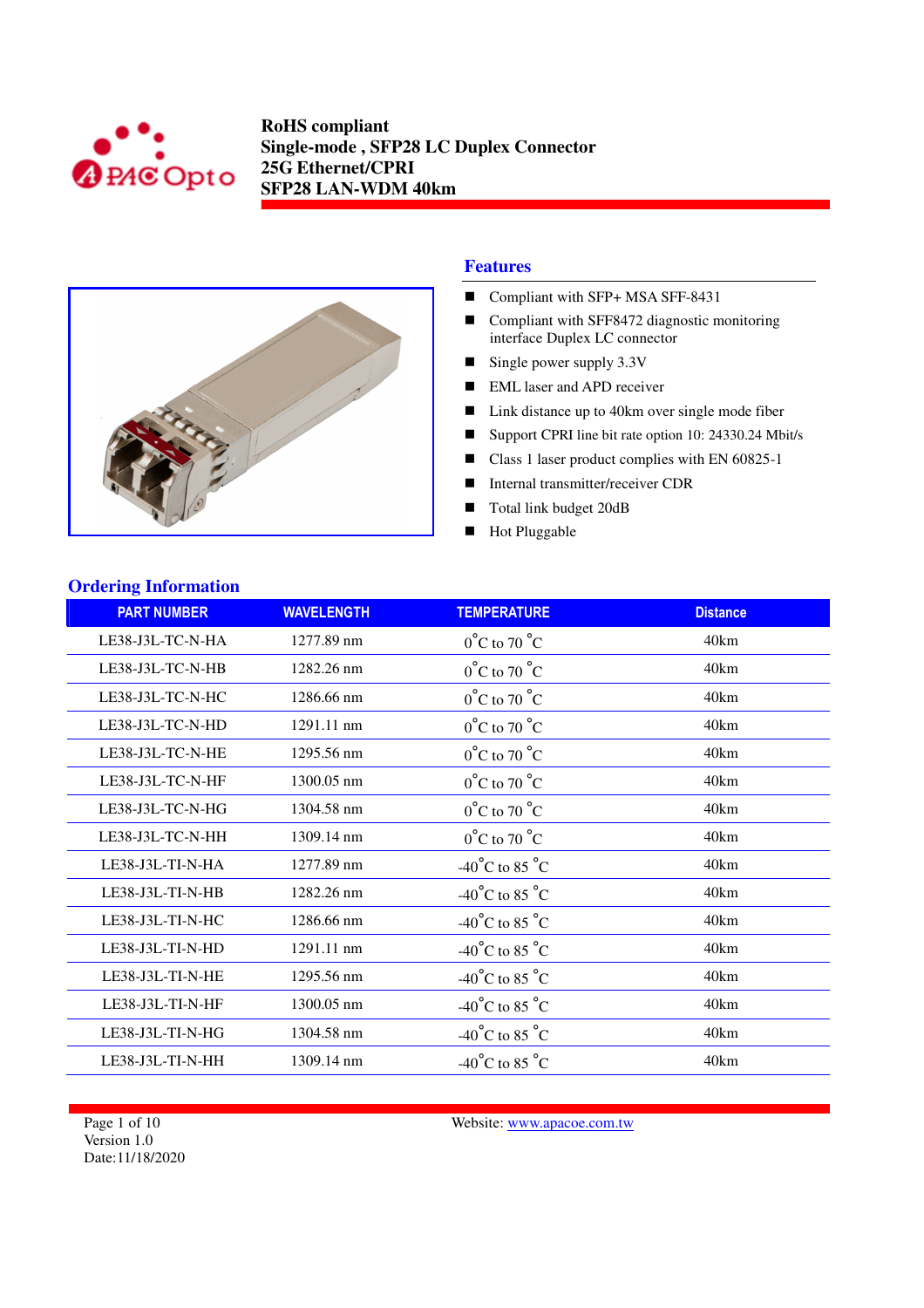

#### **Diagnostics**

| <b>PARAMETER</b> | <b>RANGE</b>  | <b>ACCURACY</b> | <b>UNIT</b> | <b>CALIBRATION</b> |
|------------------|---------------|-----------------|-------------|--------------------|
| Temperature      | $-40$ to 85   | ± 3             | $^{\circ}C$ |                    |
| Voltage          | 3.14 to 3.46  | $\pm 0.1$       | V           |                    |
| Bias Current     | $0$ to $100$  | $\pm 10\%$      | mA          | Internal           |
| TX Power         | $+0$ to $+5$  | ± 3             | dВ          |                    |
| RX average Power | $-5$ to $-20$ | ± 3             | dВ          |                    |

# **Absolute Maximum Ratings**

| <b>PARAMETER</b>                   | <b>SYMBOL</b> | <b>MIN</b> | <b>MAX</b> | <b>UNITS</b> | <b>NOTE</b> |
|------------------------------------|---------------|------------|------------|--------------|-------------|
| Storage Temperature                | $I_S$         | $-40$      | $+85$      |              |             |
| <b>Supply Voltage</b>              | Vcc           | $-0.4$     | 3.6        |              |             |
| <b>Operating Relative Humidity</b> | RH            |            | 85         | %            |             |

## **Recommended Operating Conditions**

| <b>PARAMETER</b>           | <b>SYMBOL</b>     | <b>MIN</b> | <b>MAX</b>     | <b>UNITS</b> | <b>NOTE</b>        |
|----------------------------|-------------------|------------|----------------|--------------|--------------------|
| Case operating Temperature | $T_C$             | $\theta$   | 70             | $^{\circ}$ C | LE38-J3L-TC-N-Hx   |
|                            |                   | $-40$      | $+85$          |              | LE38-J3L-TI-N-Hx   |
| Supply Voltage             | <i>Vcc</i>        | 3.14       | 3.46           | V            |                    |
|                            |                   |            | 462            |              | LE38-J3L-TC-N-Hx   |
| <b>Supply Current</b>      | $I_{TX} + I_{RX}$ |            | 578            | mA           | LE38-J3L-TI-N-Hx   |
|                            | P                 |            | 1.6            | W            | LE38-J3L-TC-N-Hx   |
| Power Consumption          |                   |            | $\overline{c}$ |              | $LE38-J3L-TI-N-Hx$ |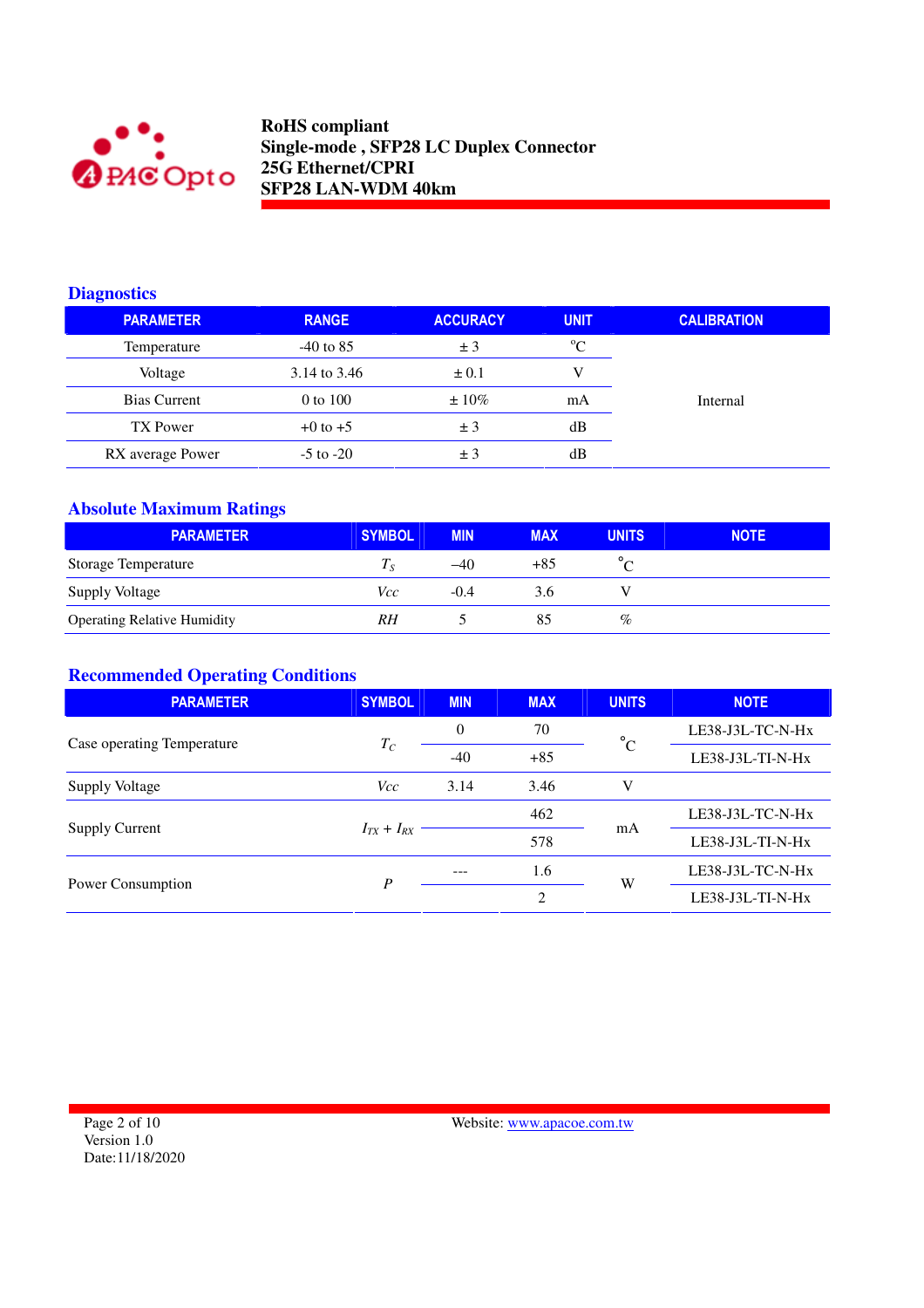

## **Transmitter Electro-optical Characteristics**

|  | $Vcc = 3.14$ V to 3.46 V, $Tc = -40$ °C to 85°C |
|--|-------------------------------------------------|
|  |                                                 |

| <b>PARAMETER</b>                                 | <b>SYMBOL</b>                       | <b>MIN</b>     | TYP.          | <b>MAX</b>                             | <b>UNITS</b>          | <b>NOTE</b> |
|--------------------------------------------------|-------------------------------------|----------------|---------------|----------------------------------------|-----------------------|-------------|
| <b>Bit Rate</b>                                  | $\boldsymbol{B}$                    | 24             | 25.78         | 26.5                                   | Gbps                  |             |
| <b>Average Optical Power</b>                     | $P_{out}$                           | $+0$           | $\frac{1}{2}$ | $+5$                                   | dBm                   |             |
| <b>Extinction Ratio</b>                          | ER                                  | 6              | $\frac{1}{2}$ | $---$                                  | dB                    |             |
| Central Wavelength (-CA)                         | $\lambda_C$                         | 1276.89        | 1277.89       | 1278.89                                | nm                    |             |
| Central Wavelength (-CB)                         |                                     | 1281.25        | 1282.26       | 1283.28                                | nm                    |             |
| Central Wavelength (-CC)                         |                                     | 1285.65        | 1286.66       | 1287.69                                | nm                    |             |
| Central Wavelength (-CD)                         |                                     | 1290.07        | 1291.11       | 1292.12                                | nm                    |             |
| Central Wavelength (-CE)                         |                                     | 1294.53        | 1295.56       | 1296.59                                | nm                    |             |
| Central Wavelength (-CF)                         |                                     | 1299.02        | 1300.05       | 1301.09                                | nm                    |             |
| Central Wavelength (-CG)                         |                                     | 1303.54        | 1304.58       | 1305.63                                | nm                    |             |
| Central Wavelength (-CH)                         |                                     | 1308.09        | 1309.14       | 1310.19                                | nm                    |             |
| Transmitter eye mask definition {X1,             |                                     |                |               |                                        | Hit ratio 5×10-5 hits |             |
| X2, X3, Y1, Y2, Y3}                              |                                     |                |               | $\{0.31, 0.4, 0.45, 0.34, 0.38, 0.4\}$ |                       | per sample. |
| Spectral Width (-20dB)                           | $\Delta \lambda$                    | $---$          | $---$         | 1                                      | nm                    |             |
| Side Mode Suppression Ratio                      | <b>SMSR</b>                         | 30             |               |                                        | $\mathrm{dB}$         |             |
| Max. $P_{out}$ TX-DISABLE Asserted               | $P_{OFF}$                           | $ -$           | ---           | $-45$                                  | dBm                   |             |
| Transmitter and dispersion penalty               | <b>TDP</b>                          |                |               | 1.5                                    | $\mathrm{dB}$         |             |
| Differential Input Voltage                       | $V_{DIFF}$                          | 200            |               | 1000                                   | mV                    |             |
| <b>Transmit Fault Output-Low</b>                 | $TX$ <sub>_FAULT<sub>L</sub></sub>  | 0.0            | ---           | 0.5                                    | $\mathbf V$           |             |
| Transmit Fault Output-High                       | $TX$ <sub><math>FAULT</math>H</sub> | 2.4            | ---           | $V_{CC}$                               | $\mathbf V$           |             |
| TX DISABLE Assert Time                           | $t$ <sub>off</sub>                  | $\overline{a}$ | $---$         | 100                                    | $\mu$ s               |             |
| TX_DISABLE Negate Time                           | $t$ on                              | $---$          | $---$         | $\overline{2}$                         | ms                    |             |
| Time to initialize, include reset of<br>TX_FAULT | $t$ _init                           | $---$          | $---$         | 300                                    | ms                    |             |
| Tx_Fault assert for cooled module                | t_fault                             | $\overline{a}$ | ---           | 50                                     | ms                    |             |
| TX DISABLE time to start reset                   | t reset                             | 10             |               | $---$                                  | $\mu$ s               |             |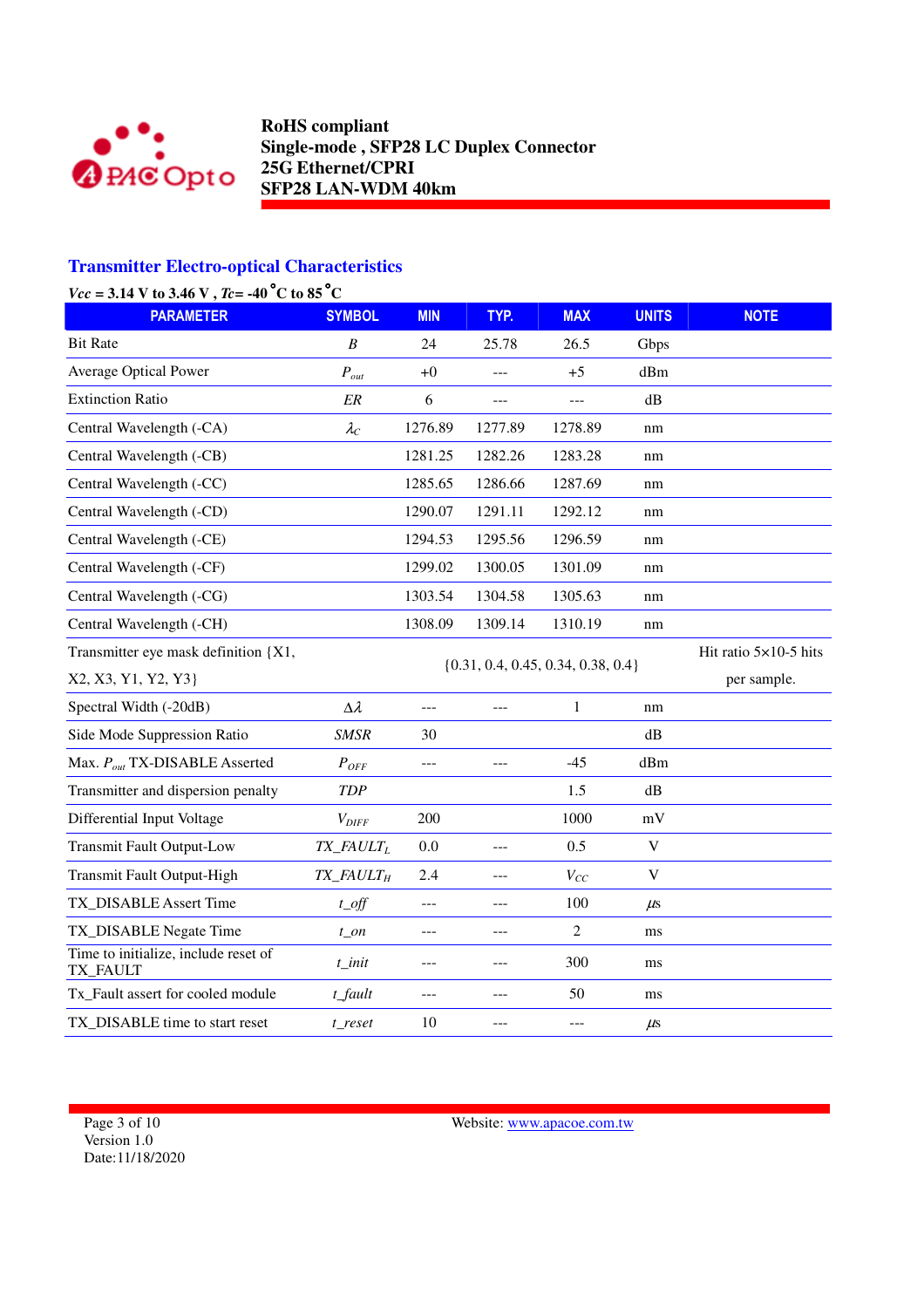

## **Receiver Electro-optical Characteristics**

| $Vcc = 3.14$ V to 3.46 V, $Tc = -40$ °C to 85 °C |  |  |
|--------------------------------------------------|--|--|
|--------------------------------------------------|--|--|

| <b>PARAMETER</b>                                   | <b>SYMBOL</b>     | <b>MIN</b>     | TYP.  | <b>MAX</b> | <b>UNITS</b> | <b>NOTE</b> |
|----------------------------------------------------|-------------------|----------------|-------|------------|--------------|-------------|
| Data Rate                                          | B                 | 24             | 25.78 | 26.5       | Gbps         |             |
| <b>Average Rx Sensitivity</b>                      | $P_{IN}$          | $-20$          |       | $-5$       | dBm          | (1)         |
| <b>Operating Center Wavelength</b>                 | $\lambda_C$       | 1260           |       | 1340       | nm           |             |
| <b>Optical Return Loss</b>                         | ORL               | 26             |       | ---        | dB           |             |
| Loss of signal -Deasserted                         | $P_D$             |                |       | $-20$      | dBm          |             |
| Loss of signal -Asserted                           | $P_{A}$           | $-35$          |       |            | dBm          |             |
| Differential Output Voltage                        | $V_{\text{DIFF}}$ | 500            |       | 1000       | mV           |             |
| Receiver Loss of Signal Output<br>Voltage-Low      | $RX\_LOS_L$       | $\overline{0}$ |       | 0.5        | V            |             |
| Receiver Loss of Signal Output<br>Voltage-High     | $RX\_LOS_H$       | 2.4            |       | $V_{CC}$   | V            |             |
| Receiver Loss of Signal Assert<br>Time (off to on) | $t_{A, RX}$ LOS   |                |       | 100        | $\mu$ s      |             |
| Receiver Loss of Signal Assert<br>Time (on to off) | $t_{D,RX\_LOS}$   |                |       | 100        | $\mu$ s      |             |

**Note(1):Minimum input power @BER=5E-5.** 

#### **Timing Parameters**

| <b>PARAMETER</b>   | <b>SYMBOL</b> | <b>MIN</b> | <b>TYP.</b> | <b>MAX</b> | <b>UNITS</b> | <b>NOTE</b> |
|--------------------|---------------|------------|-------------|------------|--------------|-------------|
| Time to initialize | t_start_up    |            |             | 10         |              |             |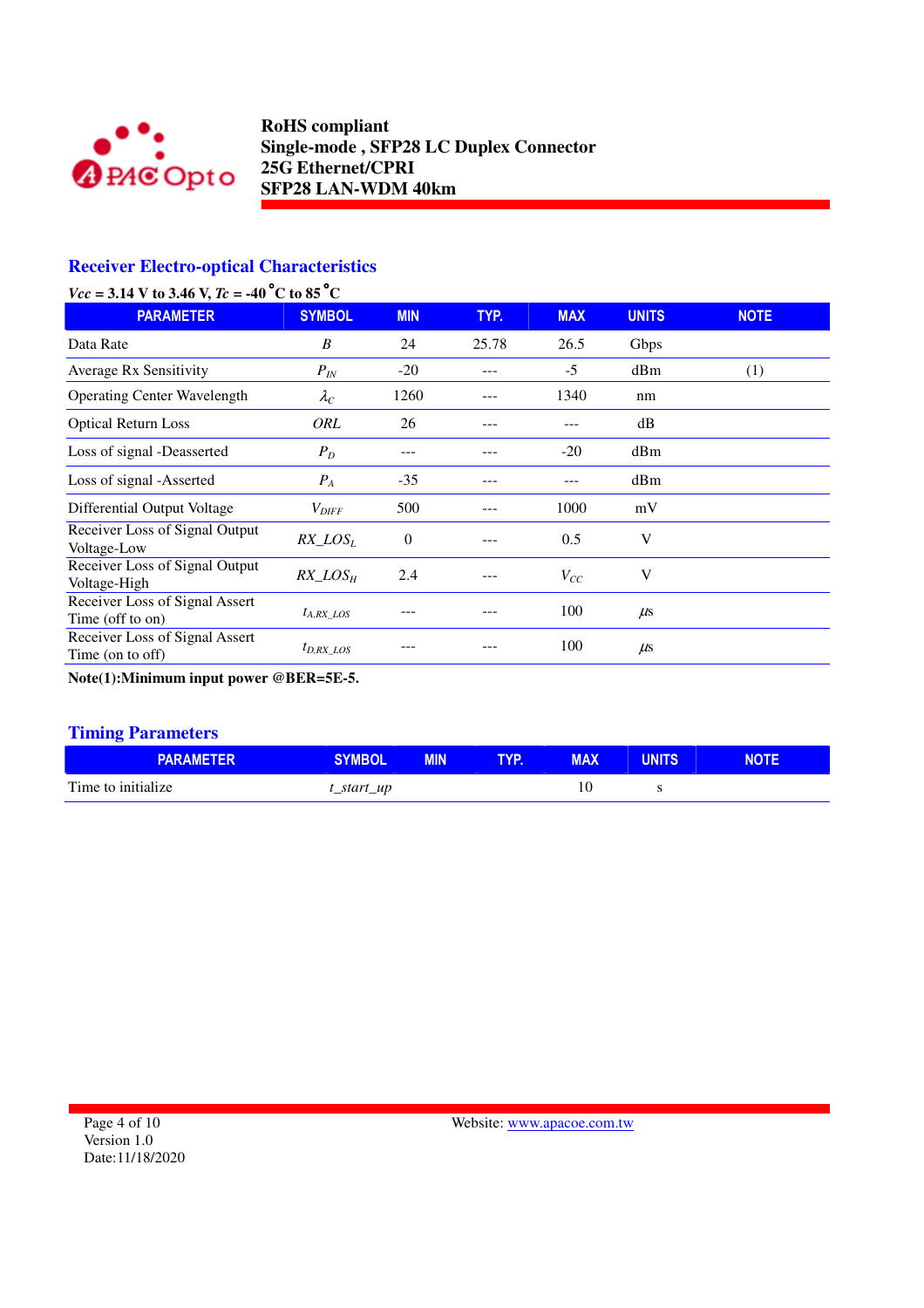



Page 5 of 10 Version 1.0 Date:11/18/2020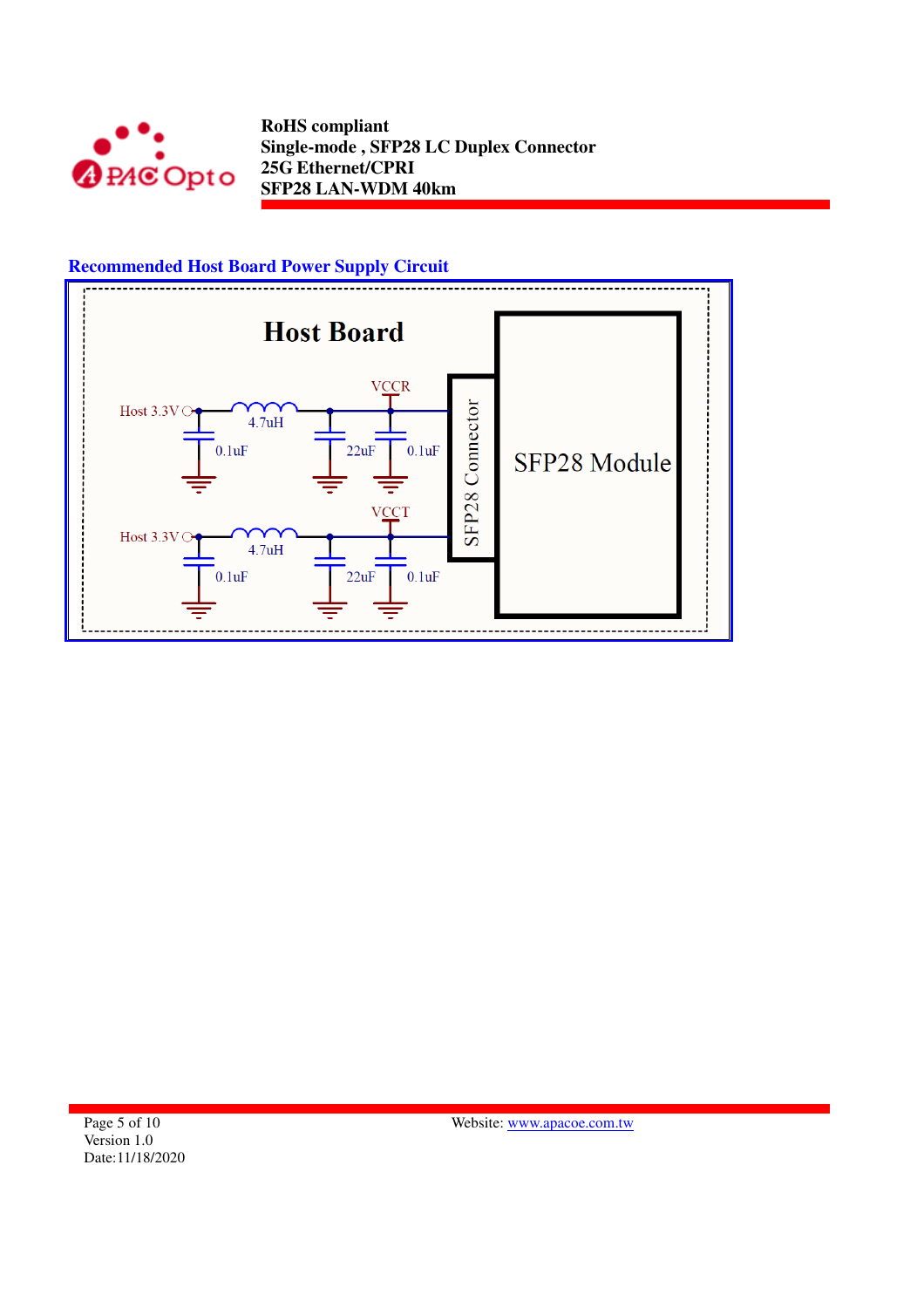

#### **Block Diagram of Transceiver**

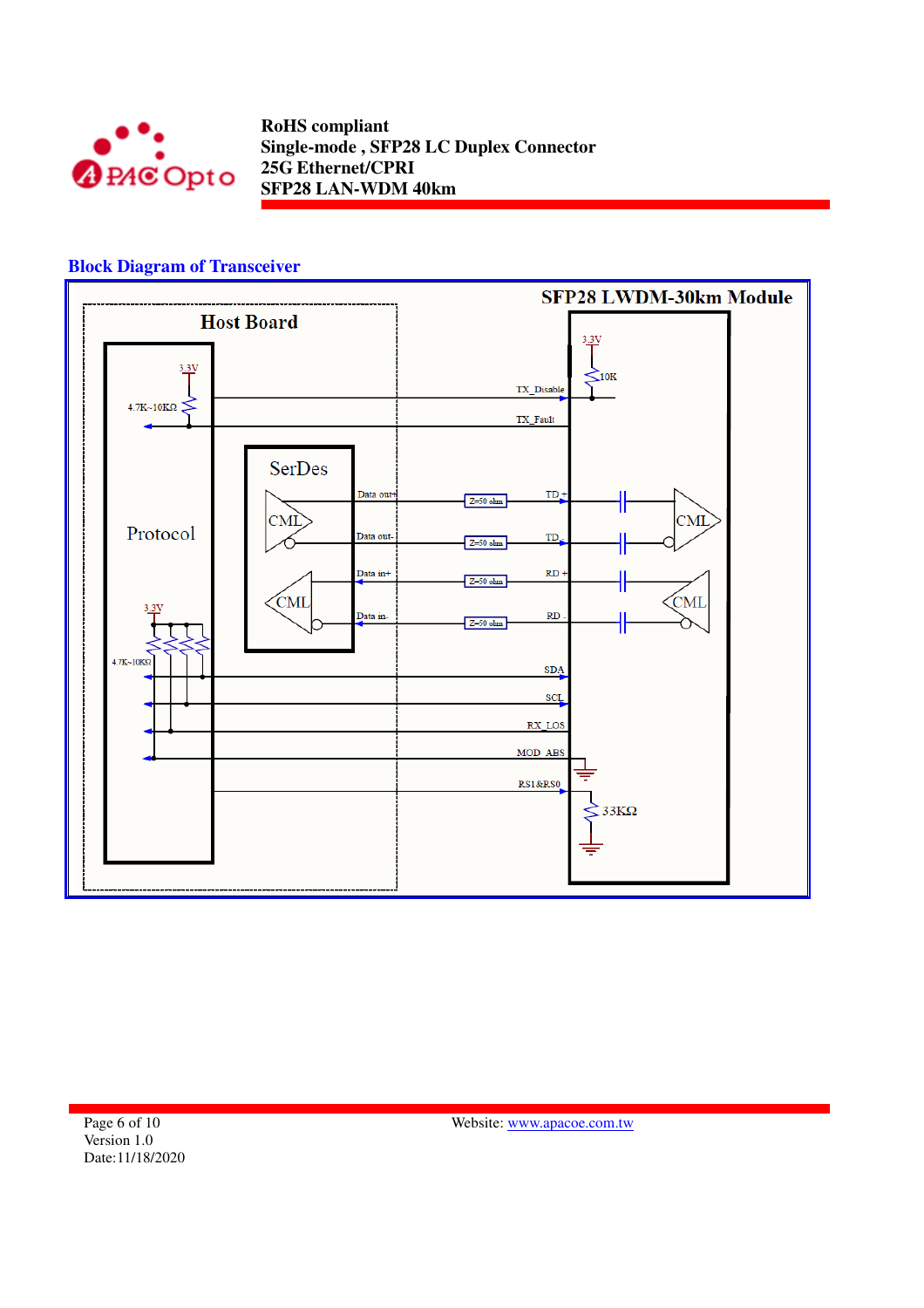

**Dimensions** 



**The bail color is red.** 

Page 7 of 10 Version 1.0 Date:11/18/2020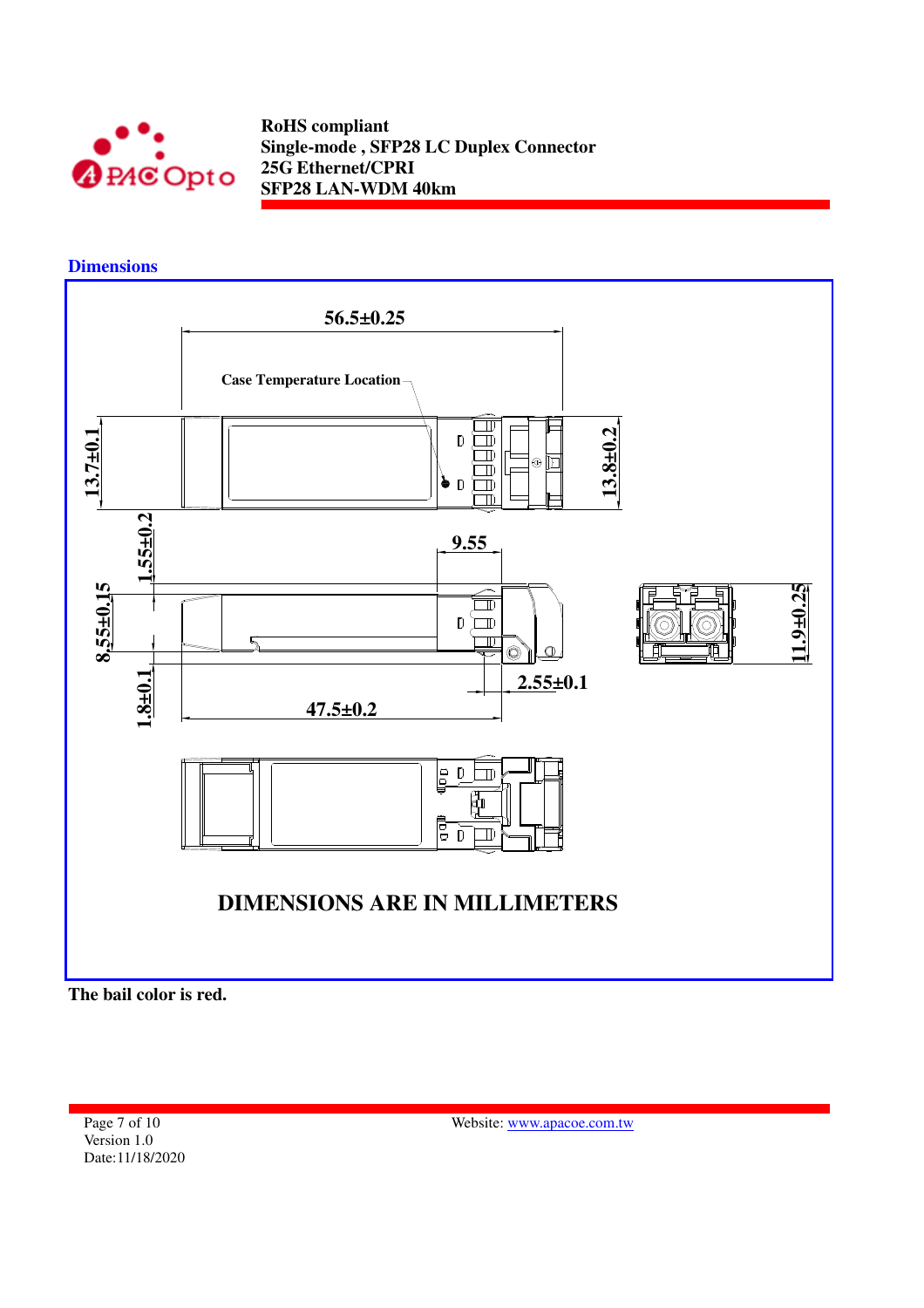

## **SFP host board mechanical layout**

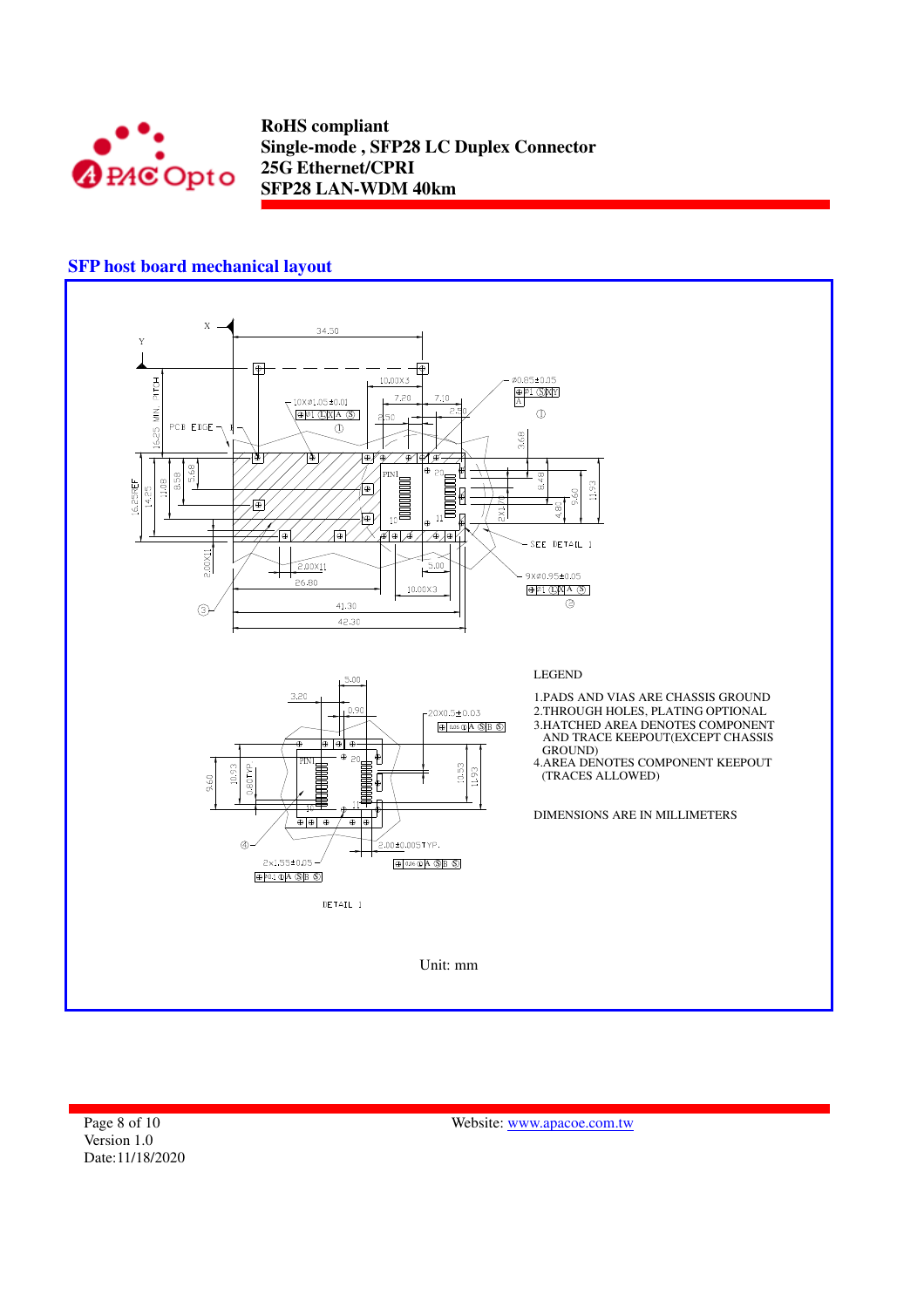

## **Assembly drawing**



Page 9 of 10 Version 1.0 Date:11/18/2020